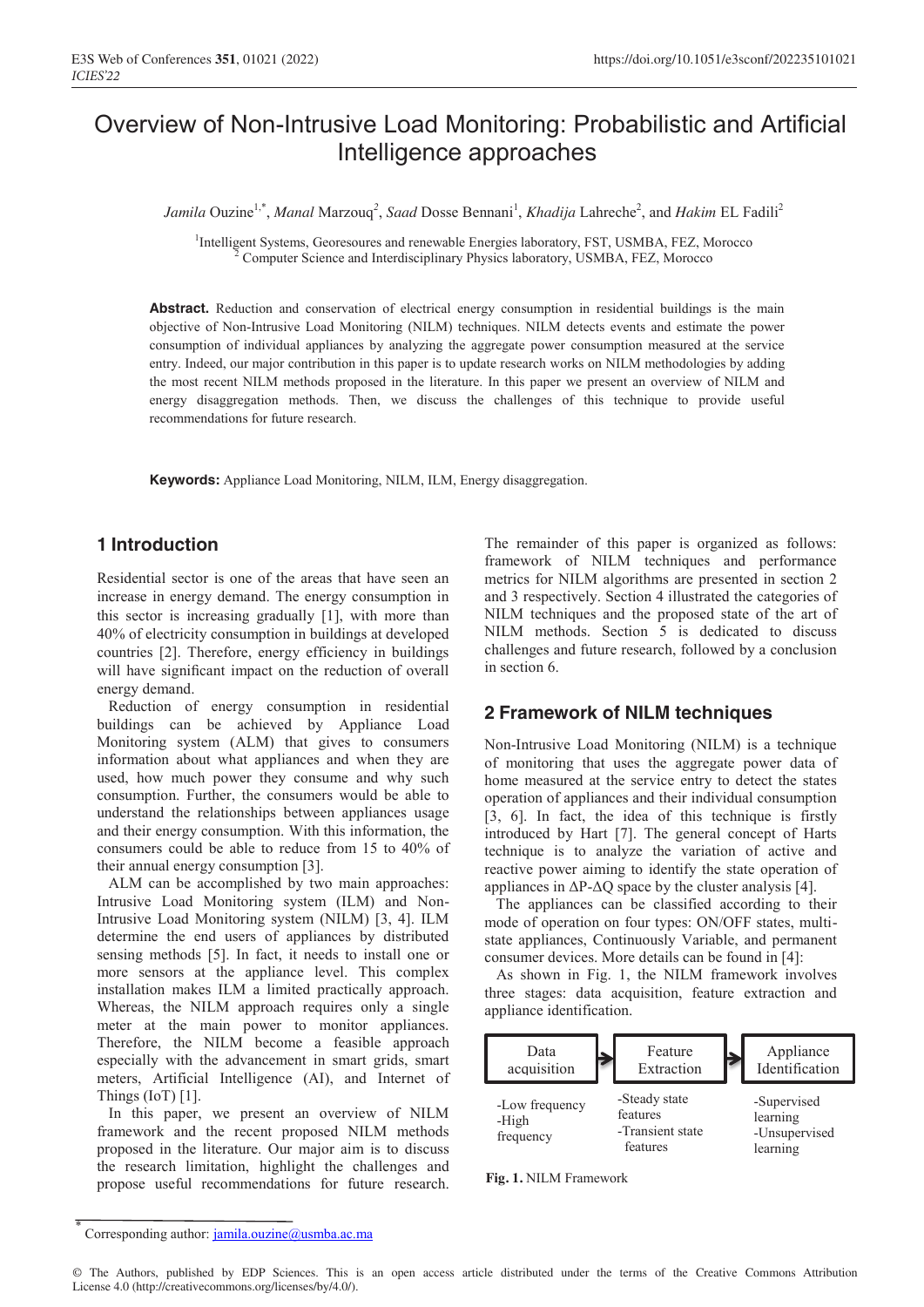### **3 Performance metrics for NILM algorithms**

To evaluate the NILM algorithms performance, many metrics are used in the literature. These metrics can be classified in three categories: detection metrics, disaggregation or classification metrics, and overall metrics [6]. The used NILM evaluation metrics used in the studied papers of our state of the art are listed in Table 1.

| Category                    | Metric                                              | <b>Expression</b>                                                                                                            |
|-----------------------------|-----------------------------------------------------|------------------------------------------------------------------------------------------------------------------------------|
|                             | ACC (Accuracy<br>metric)                            | $TP + TN$<br>$Acc =$<br>$TP + TN + PF + FN$                                                                                  |
| <b>Detection</b><br>metrics | F1 (F-Measure)                                      | precision * recall<br>$F_M = 2 *$<br>precision * recall                                                                      |
|                             | MAE (mean<br>average error)                         | MAE = $\frac{1}{T}\sum  \hat{Y}_t - Y_t $                                                                                    |
| <b>Disaggregation</b>       | <b>RMSE</b> (Root<br>mean square<br>error)          | $\frac{1}{T}\sum_{t}(\hat{y}_{t}^{i} - y_{t}^{i})^{2}$<br>$RMSE =$                                                           |
| <b>Metrics</b>              | DE<br>(Disaggregation)<br>Error)                    | $DE = \frac{1}{2} \sum_i  \hat{y}_t^i - y_t^i ^2$<br>$t = 1$ $i = 1$                                                         |
| <b>Overall</b><br>metrics   | <b>TECA</b> (Total<br>energy correctly<br>assigned) | <b>TECA</b><br>$= 1 - \frac{\sum_{t=1}^{T} \sum_{i=1}^{K}   \hat{y}_{t}^{i} - y_{t}^{i}  }{1 - \sum_{t=1}^{T}  y_{t}^{i}  }$ |

**Table 1.** Categorized evaluation metrics for NILM algorithms.

 Where TP is the number of correctly detected ON, TN is the number of correctly detected OFF, FP is the number of incorrect detection event ON, FN is the number of ON event not detected, ŷ estimated power consumed, and y true power consumed.

#### **4 State of the art of NILM techniques**

The NILM techniques in the literature can be classified into two main categories: Probabilistic approach and Artificial Intelligence approach. In fact, our major contribution in this paper is to update research works on NILM methodologies by adding the most recent NILM methods proposed in the literature by category. In this study, Table 2 lists the Probabilistic NILM techniques and the Artificial Intelligence NILM techniques are summarized in Table 3. In these tables we have mentioned the used features, database, frequency, number of appliances and the performance indicators.

## **5 Discussion, challenges and future research**

• In the studied literature, many researchers proposed different NILM techniques due to the various types and numbers of appliances used in each building. In addition, each appliance has its unique load signature, so no unified load signature can be used for all appliances. Hence, no standard NILM model is presented to deploy at all environments.

- NILM techniques still challenge to identify similar power and low power consumption appliances especially in low frequency. As indicated by [1, 21, 24] it is important to use V-I trajectory as a feature with additional characteristics (appliance usage frequency, time of the day, peak time usage and temperature) to overcome this limit.
- Event detection of appliances in new buildings is still a significant challenge in the NILM algorithm. In fact, the NILM model can learn by supervised or unsupervised methods. Actually, the supervised learning performs better than unsupervised learning technique. However, it requires labeled data [34] which are not easily available. Therefore, more research should be performed on the unsupervised learning methods.
- In [15, 18, 19, 23, 36], authors used the deep learning algorithm to the appliance classification, the results show good performances in the unseen houses. Hence, future works should focus on applying unsupervised learning on deep learning algorithms to achieve better performances.
- From table 2 and 3 we can see that NILM techniques have more accuracy to detect two-state appliances (ON/OFF). However, their performances decrease significantly in identifying some multi-states appliances and continuously variable devices. Therefore, future research should focus on developing NILM algorithms which are able to classify all types of appliances.
- As we mentioned in section 3, there is many metrics used to evaluate the performance of NILM techniques. Thus, it is difficult to compare between these algorithms. So, it is important to standardize the NILM performance evaluation and use the event detection and energy disaggregation accuracy for more understanding of the performance of NILM system.
- Another challenge for NILM system is real time monitoring, which will help consumers to further reduce their energy consumption [2]. Nevertheless, the real time monitoring executed by using online training requires high frequency to capture pattern of appliances. However, the only available data is the total power consumption observations. Hence, the real time monitoring requires expensive devices to acquire load data and complex algorithm. Therefore, there is an actual need to focus on reduction and development of real time disaggregation techniques.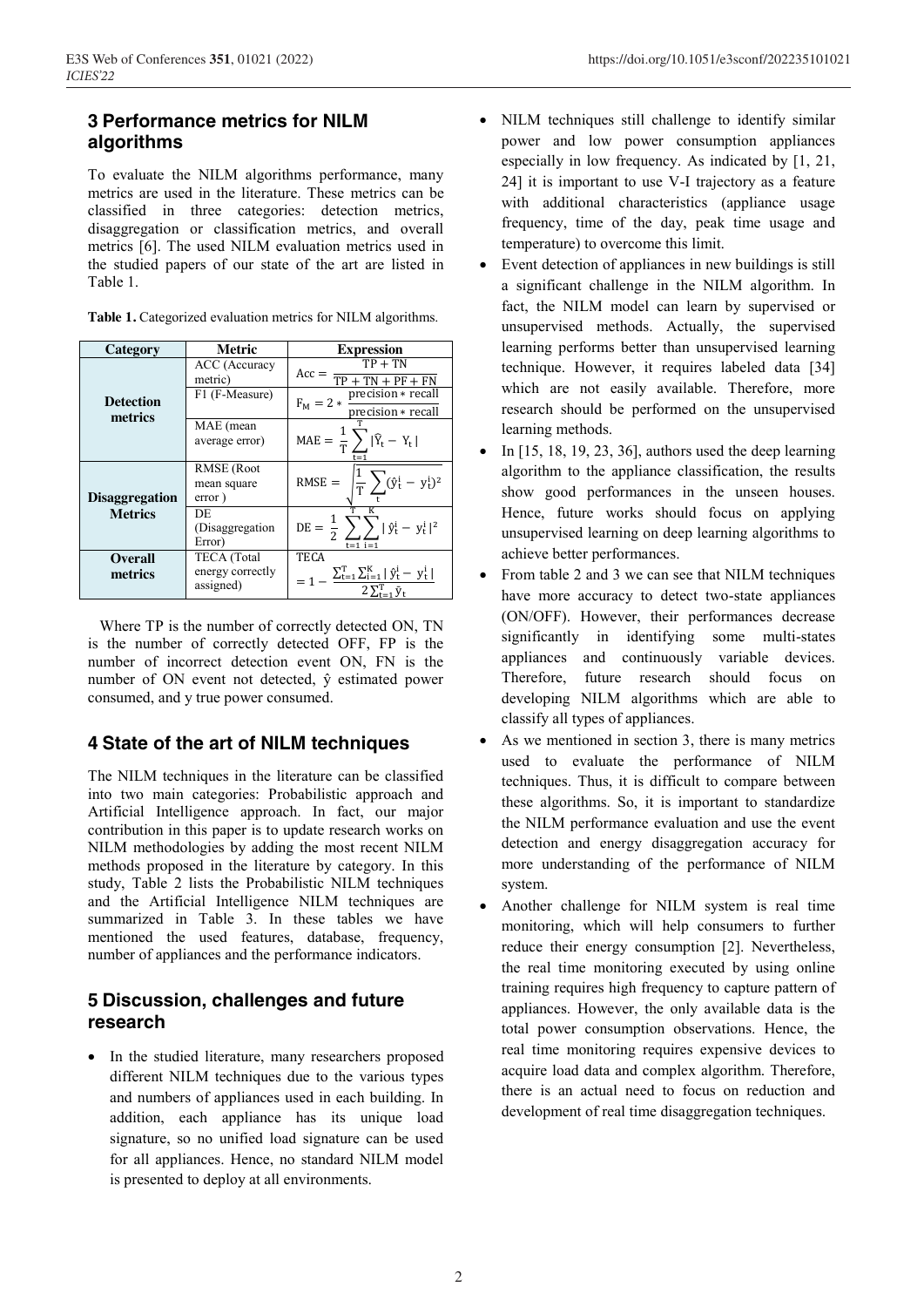| <b>Reference</b> | Year | <b>Features</b>                              | Method                                                        | <b>Database</b>                               | Frequency     | Number of<br>appliances | <b>Performance</b>                        |
|------------------|------|----------------------------------------------|---------------------------------------------------------------|-----------------------------------------------|---------------|-------------------------|-------------------------------------------|
| $[31]$           | 2021 | Active power                                 | FHMM based on<br>adaptive clustering                          | <b>REDD</b><br>AMPds                          | Not reported  | 6                       | ACC: over 94%                             |
| $[32]$           | 2021 | Power consumption;<br>time of usage          | Infinite FHMM model<br>conditioned on<br>contextual features  | <b>REDD</b>                                   | Not reported  | $\overline{4}$          | ACC: over 75%                             |
| $[29]$           | 2021 | Not reported                                 | <b>FHMM</b>                                                   | Private                                       | Low frequency | 6                       | Precision = $99\%$                        |
| $[34]$           | 2019 | Active power                                 | device usage estimation<br>algorithm based on<br>Markov model | ECO<br>SMARTENER-<br>GY.KOM<br><b>UK-DALE</b> | Low frequency | 8                       | Energy share Errore ESE<br>less than 35%  |
| $[35]$           | 2019 | Not reported                                 | <b>FHMM</b>                                                   | <b>REDD</b>                                   | Low frequency | 6                       | F1: over 80%                              |
| $[28]$           | 2019 | apparent power of<br>transient-state         | online NILM method<br>based on HMM                            | Private                                       | 4 KHz         | 6                       | ACC: over 90%                             |
| $[33]$           | 2018 | steady state signatures                      | <b>FHMM</b>                                                   | Private                                       | Low frequency | 6                       | Not reported                              |
| [16]             | 2017 | active and reactive<br>power at steady state | <b>FHMM</b>                                                   | AMPds                                         | Low frequency | 6                       | $F1 = 54.1\%$                             |
| $[17]$           | 2017 | Active and reactive<br>Power                 | DAE; AFAMAP                                                   | AMPds<br>UK-DALE<br><b>REDD</b>               | not repported | 6                       | $F1(\%)$ : from 60.4 to 82.6              |
| $[30]$           | 2015 | Current; apparent power<br>and energy        | HMM with sparse<br>Viterbi algorithm                          | AMPds<br><b>REDD</b>                          | Low frequency | 5                       | ACC: over 80%                             |
| $[12]$           | 2013 | current waveform                             | <b>HMM</b>                                                    | private                                       | 10 KHz        | $\overline{4}$          | $ACC = 97.9%$                             |
| $[13]$           | 2013 | Active and reactive<br>power; power factor   | <b>FHMM</b>                                                   | Not reported                                  | Not reported  | 5                       | $ACC(%$ <sub>0</sub> ): from 86.7 to 93.3 |
| [8]              | 2012 | Not reported                                 | Difference HMM                                                | <b>REDD</b>                                   | Low frequency | $\overline{4}$          | MAE(%): from 21 to 77%                    |
| [9]              | 2012 | Not reported                                 | Difference Additive<br><b>FHMM</b>                            | Private                                       | Not reported  | $\tau$                  | Precision = $87.2\%$<br>$Recall = 60.3\%$ |

 **Table 2.** State of the art of Probabilistic NILM techniques.

\* Corresponding author: jamila.ouzine@usmba.ac.ma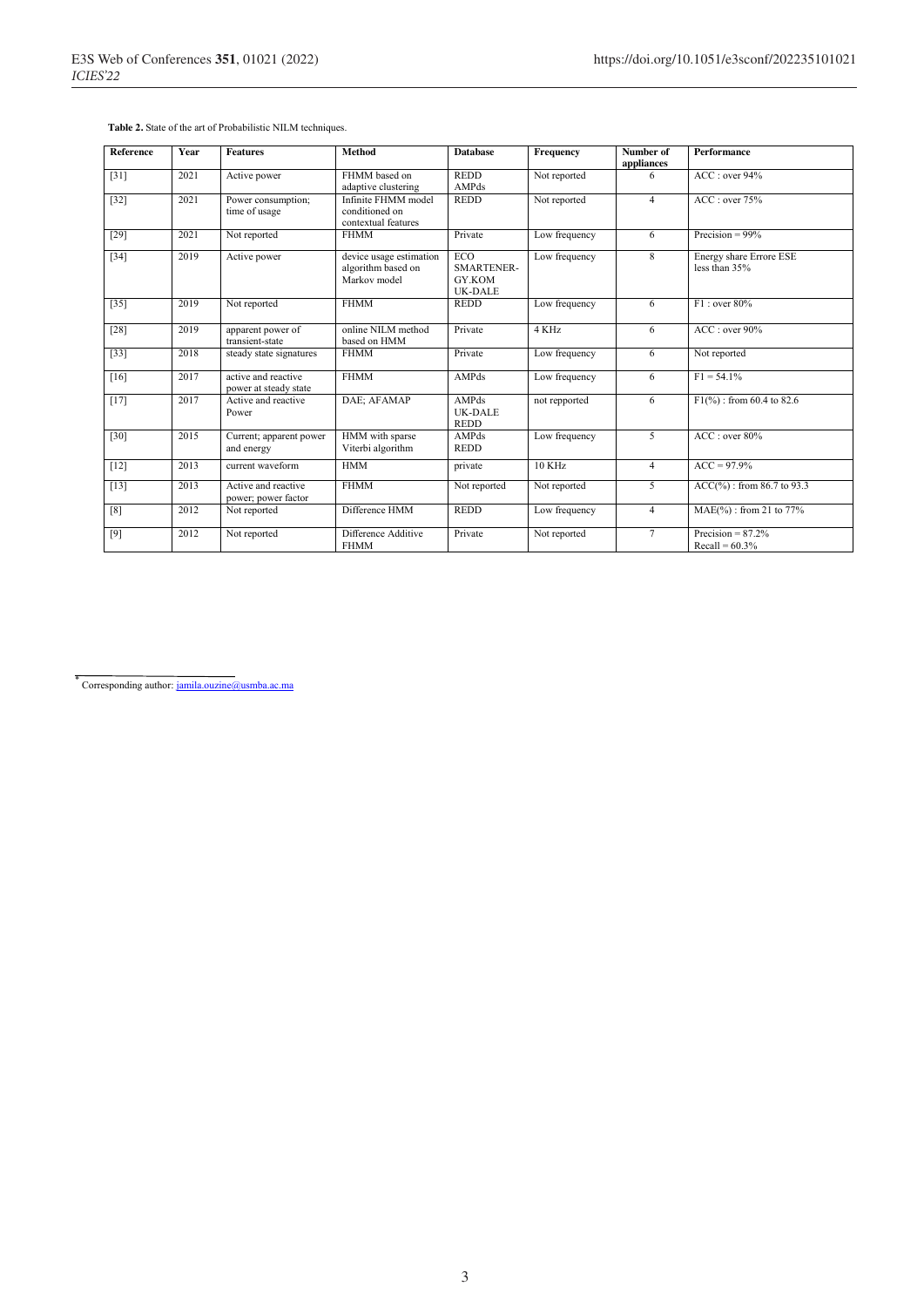**Table 3.** State of the art of Artificial Intelligence NILM techniques.

| <b>Reference</b>   | Year | <b>Features</b>                            | <b>Method</b>                         | <b>Database</b>                                 | Frequency               | Number of<br>appliances | <b>Performance</b>                           |
|--------------------|------|--------------------------------------------|---------------------------------------|-------------------------------------------------|-------------------------|-------------------------|----------------------------------------------|
| $[36]$             | 2021 | Active power                               | <b>CNN</b>                            | <b>REDD</b>                                     | 15KHz                   | Not<br>reported         | $ACC = 99.59\%$<br>$F1 = 97.37\%$            |
| $[37]$             | 2021 | Not reported                               | <b>Bitch NILM</b>                     | <b>REDD</b><br><b>UK-DALE</b>                   | Low frequency           | 4                       | $ACC = 98.4%$<br>$F1 = 87.5%$                |
| $\overline{38}$    | 2021 | Not reported                               | Improved KNN                          | <b>UK-DALE</b><br><b>GREEND</b><br><b>PLAID</b> | 1/6Hz<br>30KHz<br>44KHz | 9                       | $ACC = 98.5%$                                |
| $[26]$             | 2020 | Not reported                               | DAE ; LSTM; GRU;<br>Seq to point      | <b>REDD</b><br><b>UK-DALE</b>                   | Low frequency           | $\overline{2}$          | $MAE(\%):$ from 60.28 to<br>90.52            |
| $[27]$             | 2020 | Not reported                               | <b>LSTM</b>                           | wikiEnergy<br><b>REDD</b>                       | Low frequency           | 5                       | $ACC = 99\%$<br>$F1 = 65%$                   |
| $[25]$             | 2019 | active power                               | Similar Time Window<br>STW algorithm  | <b>REDD</b><br><b>REFIT</b>                     | Low frequency           | Not<br>reported         | $ACC(%$ <sub>0</sub> : from 78.66 to<br>97.9 |
| $\lceil 20 \rceil$ | 2018 | active and reactive<br>power               | <b>DAE</b>                            | <b>UK-DALE</b><br><b>AMPDs</b>                  | Low frequency           | 5                       | $F1\frac{9}{6}$ : from 62.1 to 76.1          |
| $[21]$             | 2018 | V-I trajectories                           | CNN                                   | <b>PLAID</b><br><b>WHITED</b>                   | Not reported            | $\overline{11}$         | $F1\binom{9}{0}$ : from 75.46 to 77.66       |
| $[22]$             | 2018 | Not reported                               | Convolutional sequence<br>to sequence | <b>REDD</b>                                     | Not reported            | $\overline{3}$          | $MAE = 27.1%$                                |
| $[23]$             | 2018 | Not reported                               | CNN followed by<br><b>LSTM</b>        | UK-DALE                                         | Low frequency           | $\overline{2}$          | $ACC(%$ <sub>0</sub> : from 78.66 to<br>97.9 |
| $[24]$             | 2018 | V-I trajectory                             | <b>SVM</b>                            | <b>REDD</b>                                     | 6.4KHz                  | 6                       | $F1 = 94.7\%$                                |
| $[18]$             | 2017 | current waveform                           | CNN                                   | Not reported                                    | 4 KHz                   | 6                       | $ACC = 99.03\%$                              |
| $[19]$             | 2017 | transient power                            | CNN                                   | <b>REDD</b>                                     | 1 Hz                    | $\tau$                  | $ACC = 82%$                                  |
| $[15]$             | 2015 | Active and reactive<br>Power               | LSTM; DAE; rectangle                  | <b>UK-DALE</b>                                  | Low frequency           | 5                       | $ACC(%$ <sub>0</sub> : from 66 to 97         |
| $[14]$             | 2014 | active power                               | <b>GSP</b>                            | <b>REDD</b>                                     | Low frequency           | 6                       | $F1 = 67\%$                                  |
| $[10]$             | 2012 | real power                                 | <b>KNN</b>                            | Not reported                                    | Not reported            | 5                       | $ACC = 86.5%$                                |
| $[11]$             | 2012 | Active and reactive<br>Power; Power factor | SVM; KNN                              | private                                         | Low frequency           | 6                       | $ACC(\%): over 98.1$                         |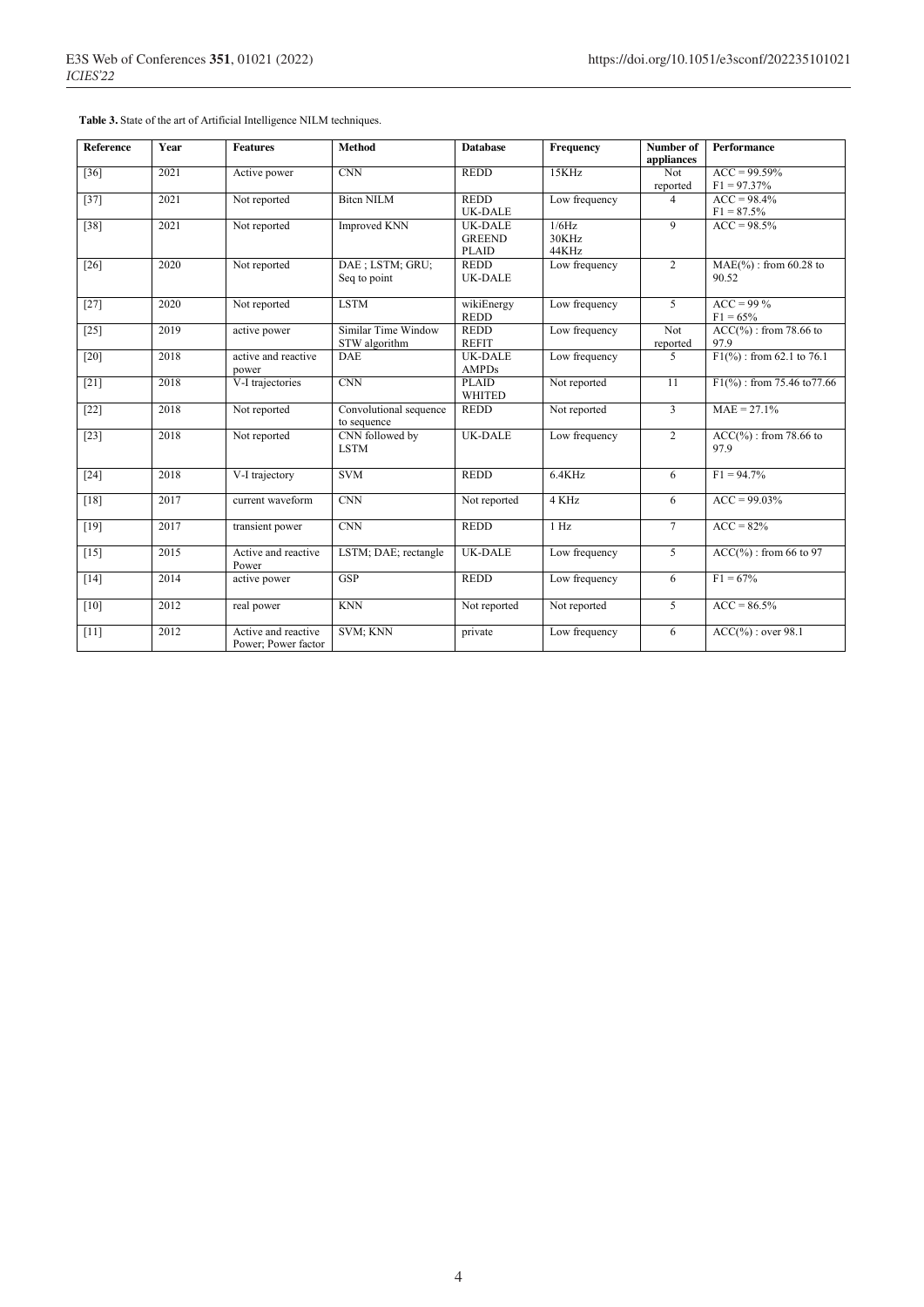## **6 Conclusion**

This paper presented an updated overview of Nonintrusive load monitoring NILM techniques and discussed some of the major challenges of NILM techniques. Due to the non-intrusiveness and less complexity NILM technique is considered as the focused method for Appliance Load Monitoring. Indeed, the presented state of the art showed different Probabilistic and Artificial Intelligence NILM algorithms with good accuracy. Furthermore, NILM still challenges to be deployed at new buildings, detect all type of appliances and real time monitoring In fact, more research has to be driven to overcome these limitations, especially with developing unsupervised NILM algorithms.

## **References**

- 1. R. Gopinath, M. Kumar, C. P. C. Joshua, K. Srinivas, Energy management using non-intrusive load monitoring techniques-State-of-the-art and future research directions. Sustainable Cities and Society 62, 102411 (2020).
- 2. Y. Liu, W. Liu, Y. Shen, X. Zhao, S. Gao, Toward smart energy user: Real time non-intrusive load monitoring with simultaneous switching operations. Applied Energy 287, 116616 (2021).
- 3. S. Hosseini, K. Agbossou, S. Kelouwani, A. Cardenas, Non-intrusive load monitoring through home energy management systems: A comprehensive review. Renewable and Sustainable Energy Reviews 79, 1266-1274 (2017).
- 4. A. Zoha, A. Gluhak, M. Imran, S. Rajasegarar, Nonintrusive load monitoring approaches for disaggregated energy sensing: A survey. Sensors 12(12), 16838-16866 (2012).
- 5. X. Yuan, P. Han, Y. Duan, R. E. Alden, V. Rallabandi, D. M. Ionel, Residential Electrical Load Monitoring and Modeling–State of the Art and Future Trends for Smart Homes and Grids. Electric Power Components and Systems 48(11), 1125-1143 (2020).
- 6. S. Makonin, F. Popowich, Nonintrusive load monitoring (NILM) performance evaluation. Energy Efficiency 8(4), 809-814 (2015).
- 7. G. W. HART, Nonintrusive appliance load monitoring. Proceedings of the IEEE 80(12), 1870- 1891 (1992).
- 8. O. Parson, S. Ghosh, M. Weal, A. Rogers, Nonintrusive load monitoring using prior models of general appliance types. In: Proceedings of the AAAI Conference on Artificial Intelligence, vol. 26, pp. 356-362. (2012).
- 9. J. Z. Kolter, T. Jaakkola, Approximate inference in additive factorial hmms with application to energy disaggregation. In: Artificial intelligence and statistics, vol. 22, pp. 1472-1482. PMLR ( 2012)
- 10. S. Rahimi, A. D. Chan, R. A. Goubran, Nonintrusive load monitoring of electrical devices in health smart homes. In: 2012 IEEE International Instrumentation

and Measurement Technology Conference Proceedings, pp. 2313-2316. IEEE (2012).

- 11. M. Figueiredo, A. De Almeida, B. Ribeiro, Home electrical signal disaggregation for non-intrusive load monitoring (NILM) systems. Neurocomputing 96, 66-73 (2012).
- 12. T. Thiruvaran, T., Phung, E. Ambikairajah, Automatic identification of electric loads using switching transient current signals. In: IEEE 2013 Tencon-Spring, pp. 252-256. IEEE (2013).
- 13. A. Zoha, A., Gluhak, M. A. Imran, Low-power appliance monitoring using factorial hidden markov models. In: 2013 IEEE Eighth International Conference on Intelligent Sensors, Sensor Networks and Information Processing, pp. 527-532. IEEE (2013).
- 14. V. Stankovic, J. Liao, L. Stankovic, A graph-based signal processing approach for low-rate energy disaggregation. In: 2014 IEEE symposium on computational intelligence for engineering solutions (CIES), pp. 81-87. IEEE (2014).
- 15. J. Kelly, W. Knottenbelt, Neural nilm: Deep neural networks applied to energy disaggregation. In: Proceedings of the 2nd ACM international conference on embedded systems for energyefficient built environments, pp. 55-64. (2015).
- 16. R. Bonfigli, E. Principi, M. Severini, M. Squartini, F. Piazza, Non-intrusive load monitoring by using active and reactive power in additive Factorial Hidden Markov Models. Applied Energy 208, 1590- 1607 (2017).
- 17. R. Bonfigli, A. Felicetti, E. Principi, M. Fagiani, S. Squartini, F. Piazza, Denoising autoencoders for non-intrusive load monitoring: improvements and comparative evaluation. Energy and Buildings 158, 1461-1474 (2018).
- 18. Z. Lan, B. Yin, T. Wang, G. Zuo, A non-intrusive load identification method based on convolution neural network. In: 2017 IEEE Conference on Energy Internet and Energy System Integration (EI2), pp. 1-5, IEEE (2017).
- 19. D. Paiva Penha, A. R. G. Castro, Convolutional neural network applied to the identification of residential equipment in non-intrusive load monitoring systems. In: 3rd International Conference on Artificial Intelligence and Applications, pp. 11-21. (2017).
- 20. M. Valenti, R., Bonfigli, E. Principi, S. Squartini, Exploiting the reactive power in deep neural models for non-intrusive load monitoring. In: 2018 International Joint Conference on Neural Networks (IJCNN), pp. 1-8. IEEE (2018).
- 21. L. De baets, J. Ruyssinck, C. Develder, T. Dhaene, D. Deschrijver, Appliance classification using VI trajectories and convolutional neural networks. Energy and Buildings 158, 32-36 (2018).
- 22. K. Chen, Q. Wang, Z. He, K. Chen, J. Hu, J. He, Convolutional sequence to sequence non-intrusive load monitoring. The Journal of Engineering 17, 1860-1864 (2018).
- 23. A. Kundu, G. P. Juvekar, K. Davis, Deep Neural Network Based Non-Intrusive Load Status

Corresponding author: jamila.ouzine@usmba.ac.ma